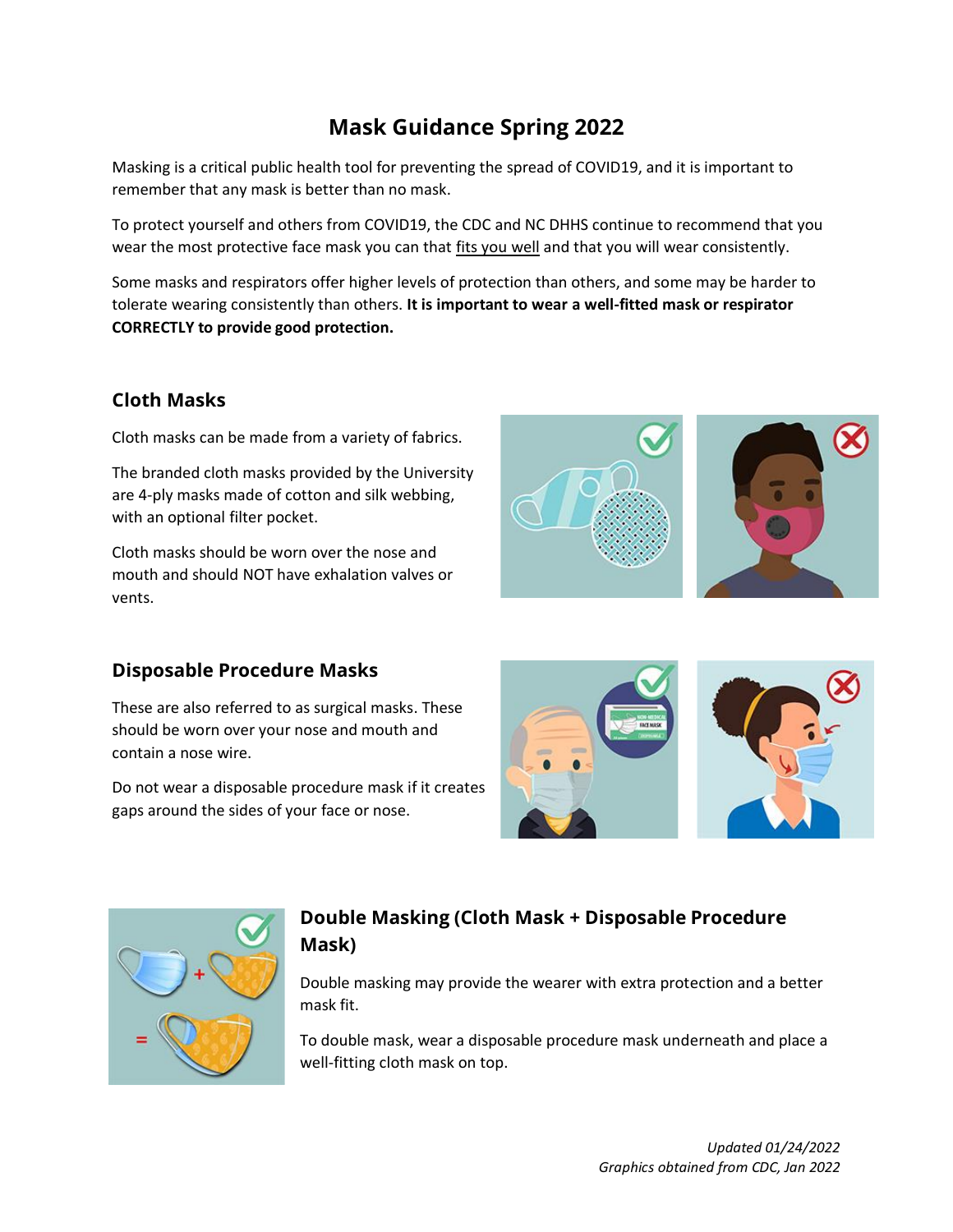### **KN95 Masks**

A KN95 mask is a KN95s tend to have ear loop design which separates them from N95s that have head straps/bands. Do not wear KN95 with other masks. Instead, only wear KN95 mask alone (do not double mask with a KN95).

KN95 masks do not need to be fit tested but perform better when fitted tightly to the face.



#### **N95 Respirator**

An N95 respirator is a respiratory protective device designed to achieve a very close facial fit and very efficient filtration of airborne particles.

If an employee wishes to wear an N95 provided by the University on a voluntary basis, they must first request a mask through the *N95 Respirator Request & Acknowledgement Form*. Such employees will be asked to review Appendix D to OSHA Sec. 1910.134 and acknowledge they have read and understood the information provided in Appendix D regarding the limitations and use of N95s.

Employees wearing N95s must know that it may be hard to achieve a proper fit/seal with certain types of facial hair. Additionally, do not wear N95s with other masks. Instead, only wear N95s alone (do not double mask with an N95).

People with chronic respiratory, cardiac, or other medical conditions that make breathing difficult should check with their health care provider before using an N95 respirator because the N95 respirator can make it more difficult for the wearer to breathe.

### **Masks that Are NOT Acceptable**

- Masks with one-way valves or vents that allow viral particles to escape
- Bandanas, scarves, and face coverings made with other repurposed clothing items like scarves or ski masks
- Are made of fabric that makes it hard to breathe (like vinyl)
- Masks made of single-layer fabric or those made of thin fabric that don't block light



*Updated 01/24/2022 Graphics obtained from CDC, Jan 2022*